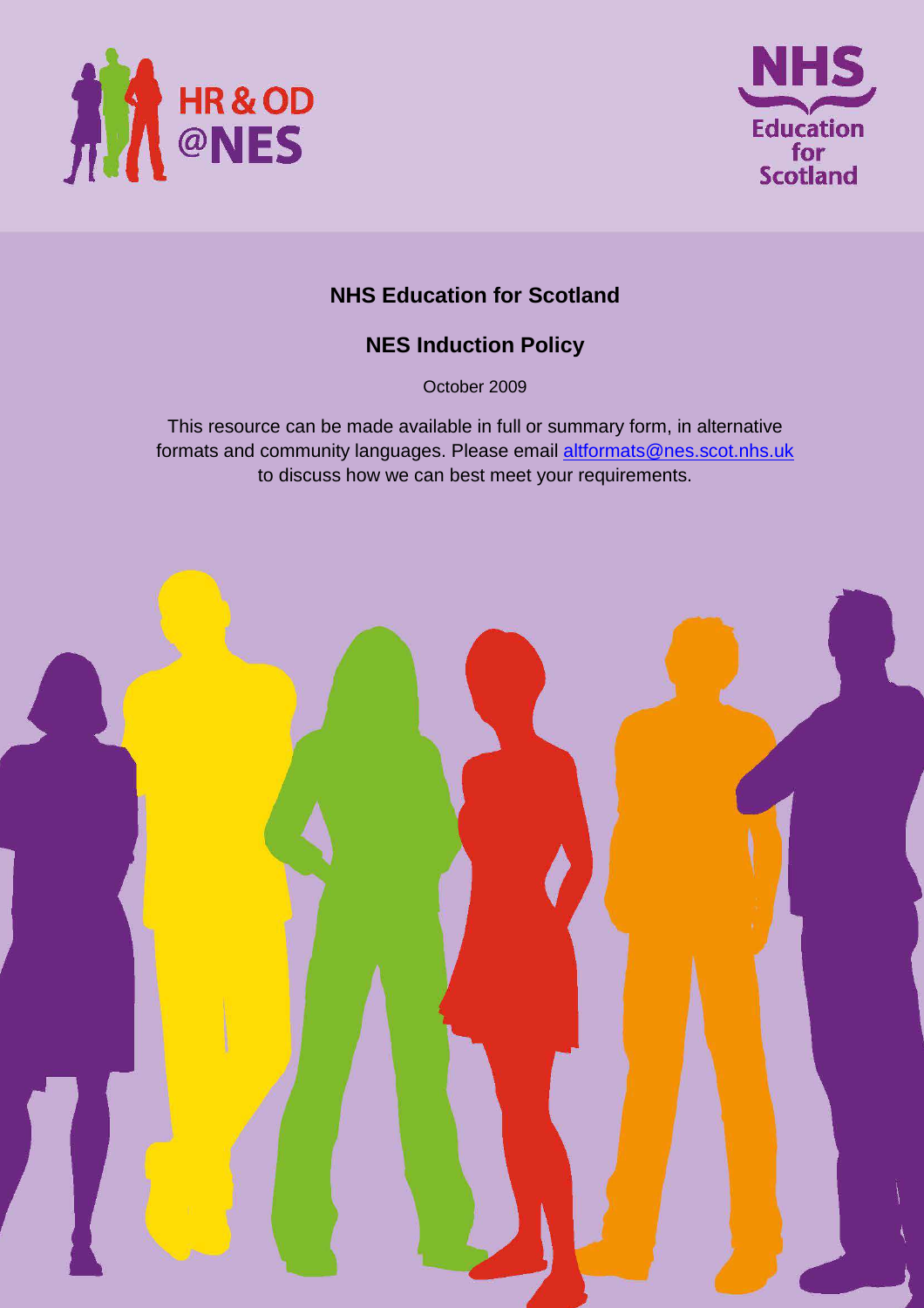#### **What is Induction?**

The term 'induction' is generally used to describe the whole process whereby employees adjust or acclimatise to their jobs and working environment. As part of this process, 'orientation' can be used to refer to a specific course or training event that new starters attend, and 'socialisation' can be used to describe the way in which new employees build up working relationships and find roles for themselves within their new teams 1. The NES induction policy recognizes both the importance of orientation and socilisation within the NES Induction process. A good Induction is one of the high impact ways of engaging a new staff member from the onset. Research has proven that if delivered within the appropriate window of time Induction can have measurable benefits for both the individual and the organisation.

Induction is a vital part of the learning process for new staff. Sound induction is essential if they are to understand their role in the organisation and to work effectively in a safe environment. It is a matter of good employment practice that induction training takes place including those working on a temporary, agency or secondment basis. NES recognises that there is a local as well as national aspect to induction and has developed a tailored approach to meet the needs of staff accordingly. In NES we appreciate that induction training is a key part of building and developing a good quality relationship with our employees. We aim to orientate and engage staff quickly getting them comfortable and up to speed, knowing where their role fits in and who can support them in the early stages.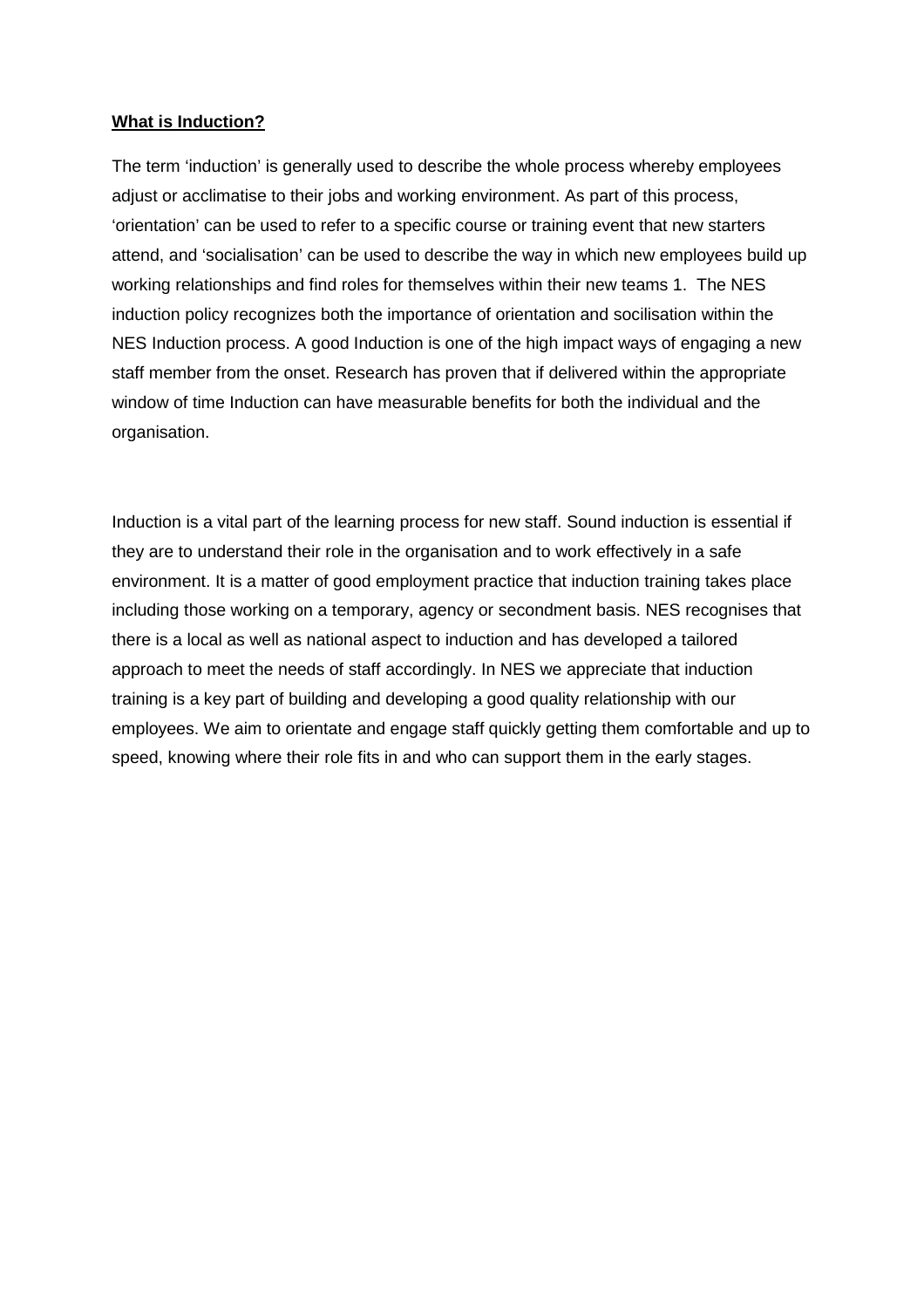## **Benefits of a 'Good Induction'**

- Ensures swift integration of new employee into job role as well as team
- Smooth transfer of existing skills to specific NES post
- Ensures that new employees are retained.
- Makes new employees feel valued and engaged with the organisation

• Gives the new member a road map of how they can begin their journey with their role and within NES.

• Builds greater rapport between the new employee and their team/line manager ensuring a productive relationship in the future.

The NES Induction policy ensures that all new members of staff have clear foundations and clear understanding on how the NES, as a special board, fits into the NHS in Scotland. Corporate Induction introduces new staff to NES vision, mission and values thus familiarising them with the strategy of NES. Well-planned local Induction 'socialises' the new member of staff sets the individual and their team in the best place for productive working relationships.

## **Organisational Responsibility**

As a responsible employer NES makes a commitment to ensure a robust induction process is in place for all new staff. NES will invest appropriate resources to meet the needs of induction and to actively evaluate the impact and success of induction activity.

As a responsible employer NES also provide mandatory training in areas such as Equality and Diversity, Health and Safety and Information Governance to ensure all NES employees are trained to the appropriate level required for their post.

Evaluating Induction The NES automated Evaluation Process for Induction ensures that the impact and success of the induction process is regularly reviewed. NES is committed to continually modify and improve the manner and method of its Induction Process in order to ensure it continues to meet the requirements of the Strategic and Operational plans. The organisation will systematically gather evaluation data and report this management information to Business Group, Directors and Staff Governance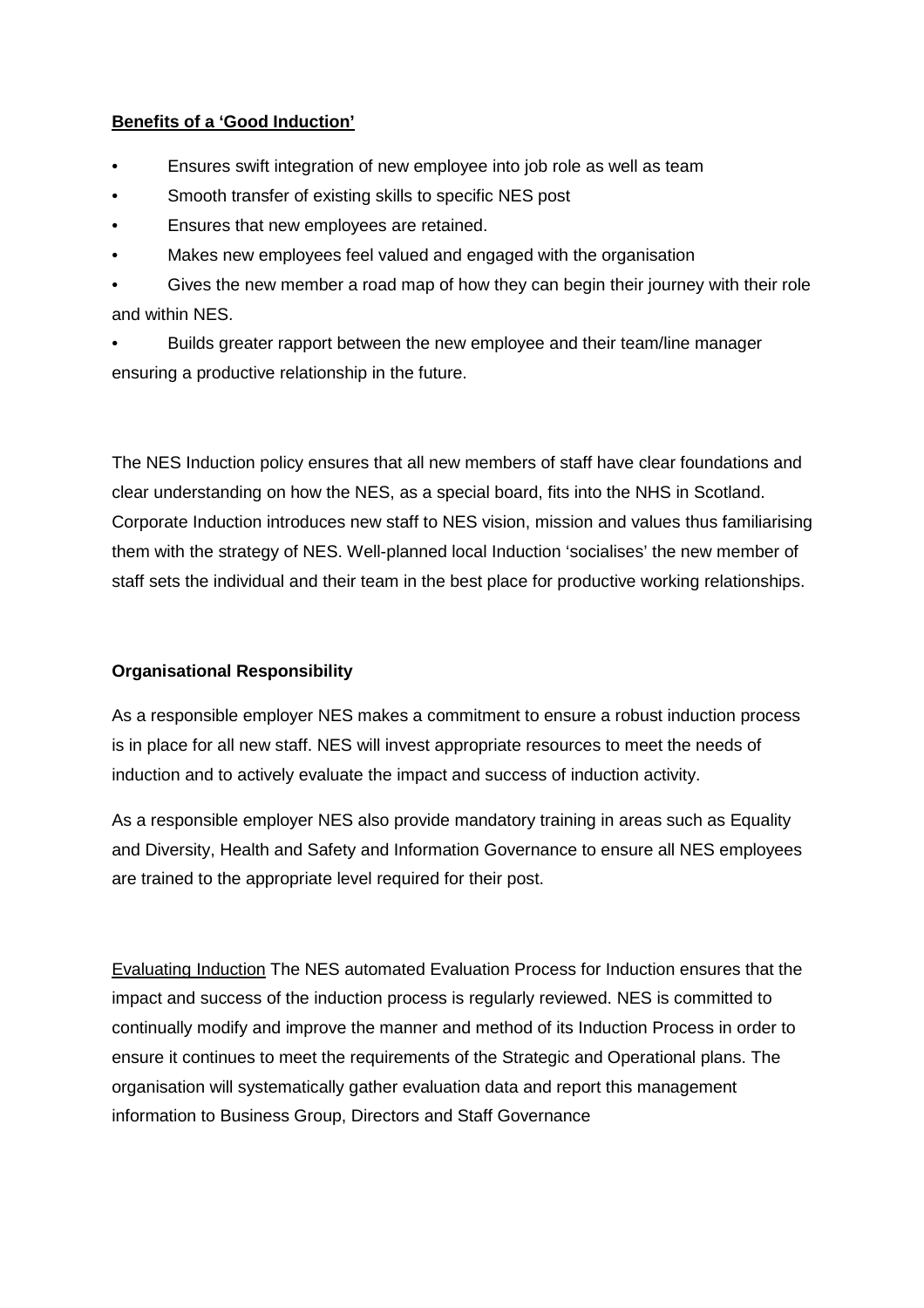### **Line Manager Responsibility**

Each Line Manager has a commitment to follow the best practice as outlined in the Induction: Line Managers Guide. Each line manager has the responsibility to create a structured Induction Programme for the new member of staff that is tailored to the specific nature of the NES post the new person is taking on. If, due to special circumstances, this responsibility is delegated, the Line Manager still has a responsibility to oversee the development of the Induction schedule. This schedule should be signed off prior to it being issued to the new employee. It is best practice to meet the new direct report on their first day or have this responsibility delegated to someone within the team.

#### **Individual Responsibility**

New members of staff can expect to be provided with a tailored Induction programme and they are expected to be proactive in ensuring each stage of the programme is satisfactorily completed. The individual must maximise the learning opportunities on the programme ensuring they make notes, keep copies of relevant documentation and ask questions if they are unsure about anything. The individual is also expected to attend Corporate Induction Day 1 and to complete the appropriate mandatory training within the time agreed with their Line Manager.